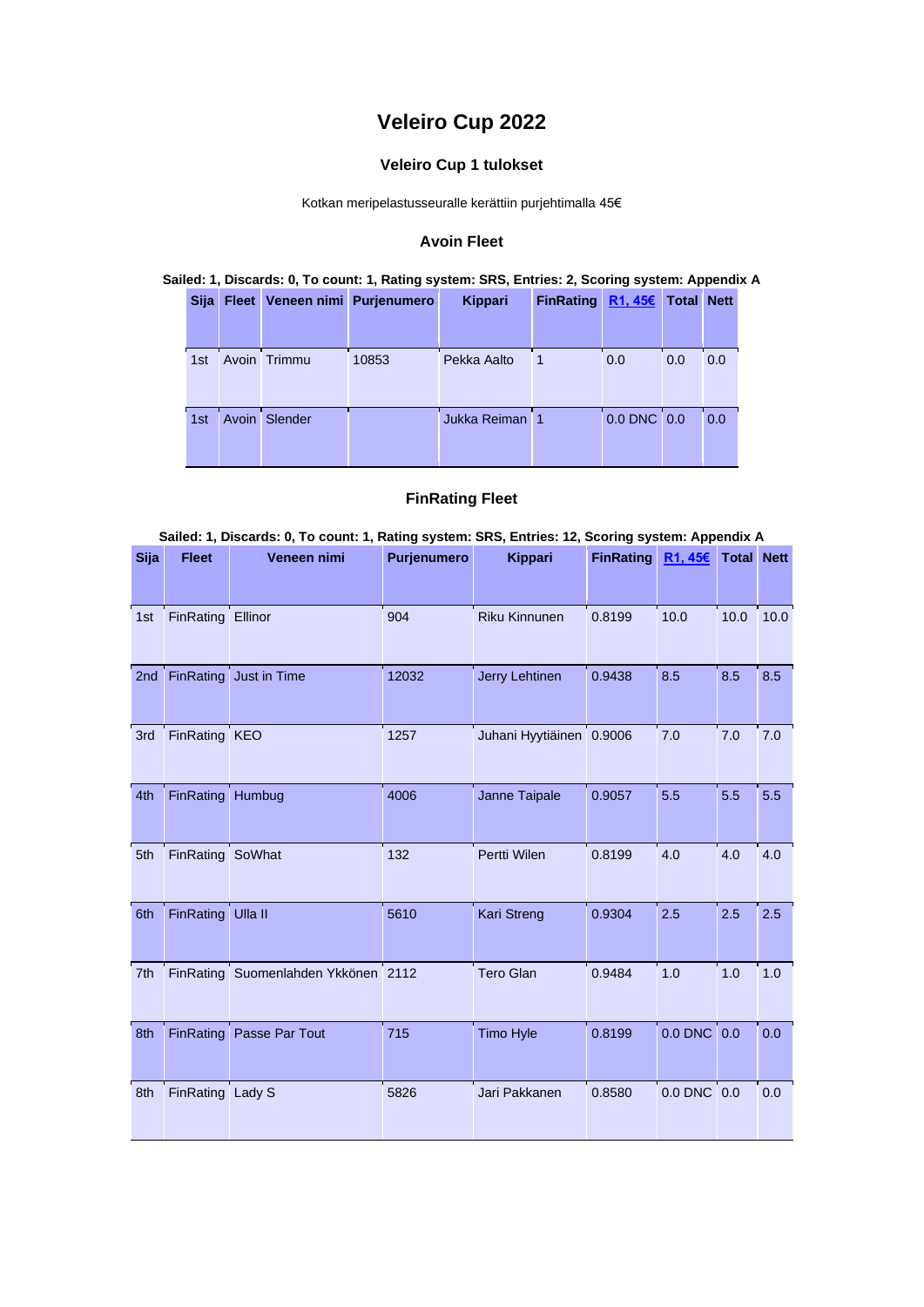| <b>Sija</b> | <b>Fleet</b>        | Veneen nimi   | <b>Purjenumero</b> | Kippari        | <b>FinRating</b> | R1,456      | <b>Total Nett</b> |     |
|-------------|---------------------|---------------|--------------------|----------------|------------------|-------------|-------------------|-----|
|             |                     |               |                    |                |                  |             |                   |     |
| 8th         | <b>FinRating</b>    | <b>Nicole</b> | 266                | Matti Niemelä  | 0.8059           | 0.0 DNC 0.0 |                   | 0.0 |
| 8th         | FinRating Kristiina |               | 2980               | Martti Mela    | 0.8324           | 0.0 DNC 0.0 |                   | 0.0 |
| 8th         | <b>FinRating</b>    | Emilia        | 5245               | Timo Markkanen | 0.8722           | $0.0$ DNC   | 0.0               | 0.0 |

### **R1, 45€ - Avoin Fleet**

| Start: Start 1, Finishes: Place, Time: 18.00 |
|----------------------------------------------|
|----------------------------------------------|

|  |              | Sija Fleet Veneen nimi Purjenumero | Kippari       | <b>FinRating Start</b> |                                | <b>Finish Elapsed Corrected Points</b> |     |
|--|--------------|------------------------------------|---------------|------------------------|--------------------------------|----------------------------------------|-----|
|  | Avoin Trimmu | 10853                              | Pekka Aalto 1 |                        | 18.05 18:49:16 0.44.16 0.44.16 |                                        | 0.0 |

## **R1, 45€ - FinRating Fleet**

**Start: Start 1, Finishes: Place, Time: 18.00** 

| <b>Sija</b>    | <b>Fleet</b>      | Veneen nimi             | Purjenumero | <b>Kippari</b>          | <b>FinRating</b> | <b>Start</b> | <b>Finish</b>    |         | <b>Elapsed Corrected Points</b> |      |
|----------------|-------------------|-------------------------|-------------|-------------------------|------------------|--------------|------------------|---------|---------------------------------|------|
| 1              | FinRating         | Ellinor                 | 904         | <b>Riku</b><br>Kinnunen | 0.8199           | 18.05        | 18:50:01 0.45.01 |         | 0.36.55                         | 10.0 |
| 2              |                   | FinRating Just in Time  | 12032       | Jerry<br>Lehtinen       | 0.9438           | 18:05:00     | 18:44:50         | 0:39:50 | 0:37:36                         | 8.5  |
| 3              | FinRating KEO     |                         | 1257        | Juhani<br>Hyytiäinen    | 0.9006           | 18.05        | 18:47:04 0.42.04 |         | 0.37.53                         | 7.0  |
| $\overline{4}$ | FinRating Humbug  |                         | 4006        | Janne<br><b>Taipale</b> | 0.9057           | 18.05        | 18:49:24 0.44.24 |         | 0.40.13                         | 5.5  |
| 5              | FinRating SoWhat  |                         | 132         | Pertti Wilen 0.8199     |                  | 18.05        | 18:54:27 0.49.27 |         | 0.40.33                         | 4.0  |
| 6              | FinRating Ulla II |                         | 5610        | Kari Streng             | 0.9304           | 18.05        | 18:51:53 0.46.53 |         | 0.43.37                         | 2.5  |
| $\overline{7}$ | <b>FinRating</b>  | Suomenlahden<br>Ykkönen | 2112        | <b>Tero Glan</b>        | 0.9484           | 18.05        | 18:58:50 0.53.50 |         | 0.51.03                         | 1.0  |